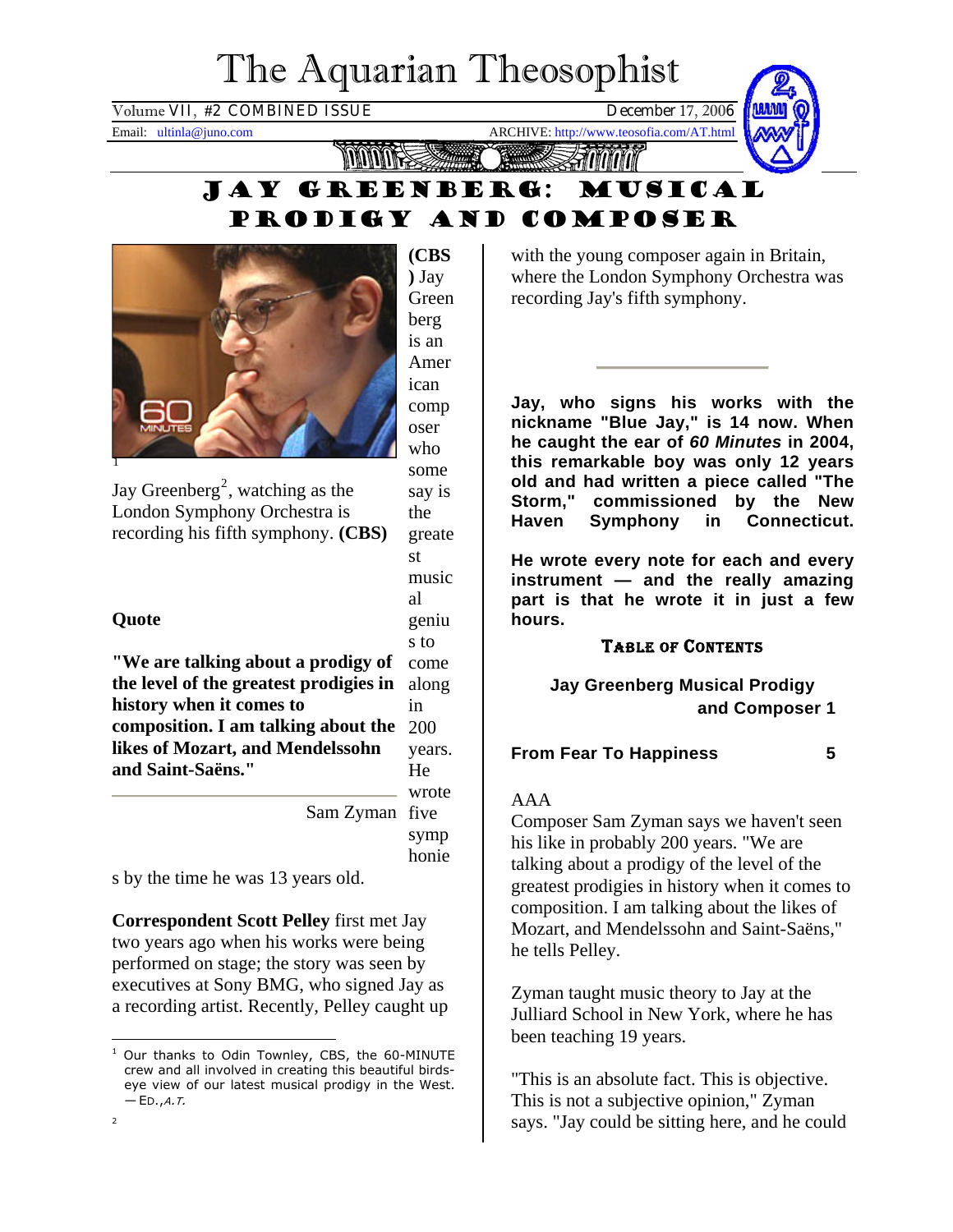be composing right now. He could finish a piano sonata before our eyes in probably 25 minutes. And it would be a great piece."

How is it possible? Jay told Pelley he doesn't know where the music comes from — but that it comes fully written, playing like an orchestra in his head.

"As you hear it playing, can you change it as it goes along? Can you say to yourself, 'Oh, let's bring the oboes in here,' or 'Let's bring the string section here?'" Pelley asks.

"No, they seem — they seem to come in by themselves if they need to," Jay replies. "It's as if the unconscious mind is giving orders at the speed of light. You know, I mean, so I just hear it as if it were a smooth performance of a work that is already written when it isn't."

Jay's parents are as surprised by his talent as anyone. Neither of them is a professional musician. His father, Robert, is a linguist, a scholar in Slavic languages who lost his sight at the age of 36 to retinitis pigmentosa. His mother, Orna, is an Israeli-born painter.

Michael, Jay's 10-year-old brother, is not a musical prodigy, but Robert and Orna remember when they figured out that Jay was.

"I think around, two, when he started writing and actually drawing instruments, we knew that he was fascinated with it," his mother explains.

At the age of 2, she says, Jay started writing and managed to draw and ask for a cello. "I was surprised, because neither of us have anything to do with string instruments. And I didn't expect him to know what it was," Orna says.

"What a cello was?" Pelley asks.

"Right," she replies.

Orna says there was no cello in the house and that her son had never seen a cello before. But he knew he wanted one.

So his mother brought him to a music store where he was shown a miniature cello. "And he just sat there. He put the cello. And he started playing on it. And I was like, 'How do you know how to do this?'" Orna remembers.

# **CBS)**

By age 3, Jay was still drawing cellos, but he had turned them into notes on a scale. He was beginning to compose.

"He hears music in his head all the time. And he'll start composing and he doesn't even realize it probably, that he's doing it. But the teachers would get angry, and they would call us in for emergency meetings, you know, with seven people, sitting there trying to figure out how they're going accommodate our son," Robert explains.

"Or stop him," Orna adds. In second grade, she says her son was "very problematic."

Jay has been told his hearing is many times more sensitive than an average person's. The sound of the city has to be shut out manually, but Jay can't turn off the music in his head. In fact, he told Pelley he often hears more than one new composition at a time.

"Multiple channels is what it's been termed," Jay explains. "That my brain is able to control two or three different musics at the same time, along with the channel of every day life and everything else."

By the age of 10, Jay was going to Julliard, among the world's top conservatories of music, on a full scholarship. At age 11 he was studying music theory with third-year college students. He may be the smallest guy in class, but when the music comes up in his head, Jay has a lot of confidence about what he puts down on paper.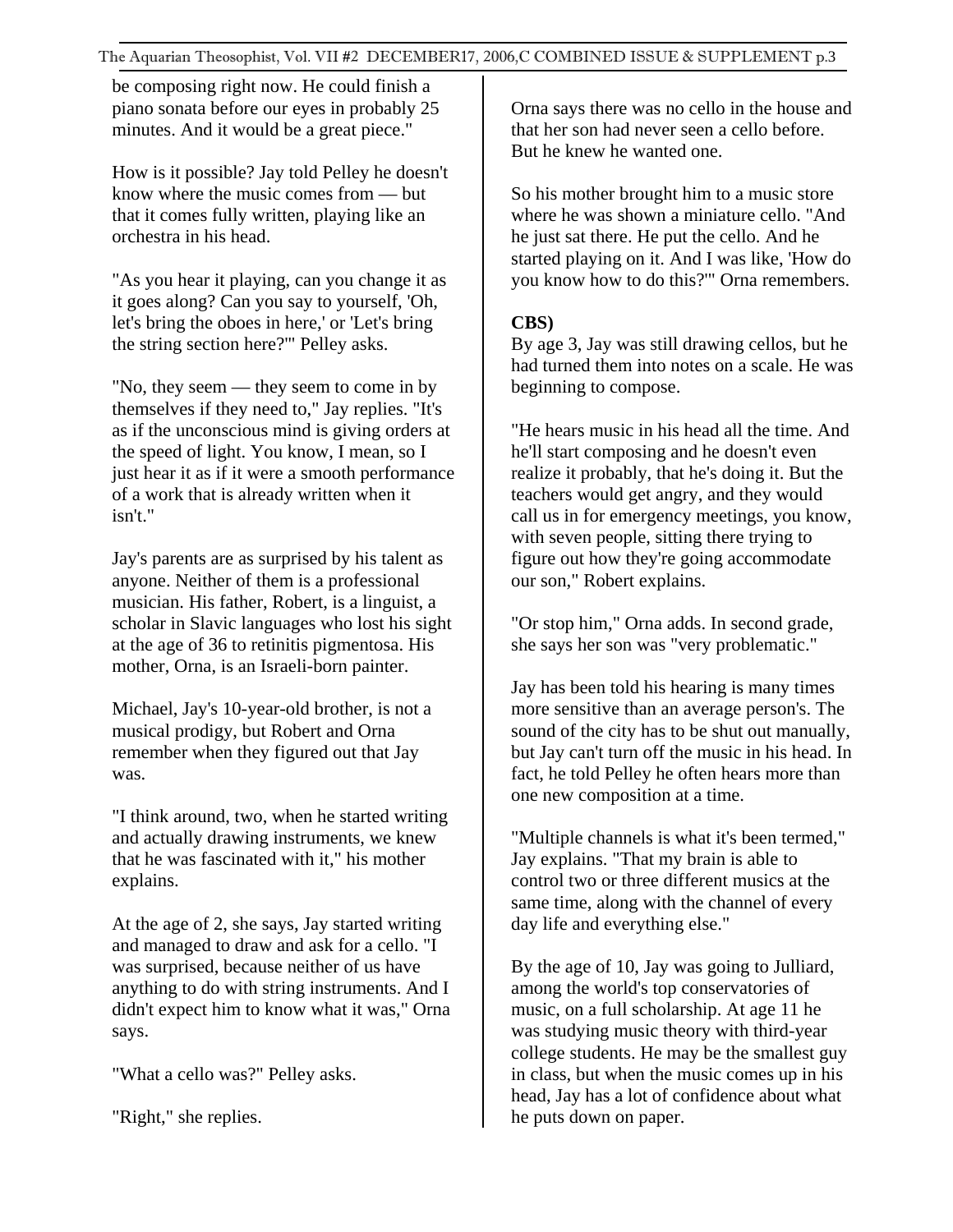"Do you ever go back and say, 'No, no, no. That's not right. This should be this way instead of that way,'" Pelley asks.

"No, I don't really ever do that," Jay replies.

Asked if he goes back to edit and revise his compositions, Jay says he doesn't need to, "because it just usually comes — it comes right the first time."

Sam Adler teaches Jay at Julliard, and he agrees Jay can be great — but only if he constantly questions his gift.

"Let's take a great genius in the musical world, someone like Beethoven. When you look at a Beethoven score, it's horrendous. He didn't have an eraser. So he had to cross it out. And it looks as if, you know, he was never satisfied. And that is something that comes with maturity. And I think that's going to happen to Jay," Adler says.

Asked if it's fair to say that there is potential, Adler says, "Absolutely."

Jay's studies include piano lessons with Elizabeth Wolfe. But Jay told Pelley he doesn't need an instrument — only his mind — to write music.

Asked what happens when he first hears a tune rise in his head, Jay says, "Well, at first I just listen to it, and then I start humming it. And then while walking, and I like walking a lot when I am inspired. Because then I walk to the beat of the music … and I often start conducting as well."

In 2004, Jay was not an average 12-year-old — and he knew it. Catching onto baseball isn't as natural as playing piano.

When Pelley caught up with Jay nearly two years later at the Abbey Road Studios in London, his fifth symphony was in the hands of the London Symphony Orchestra,

recording for Sony BMG.

In the studio where the Beatles recorded and the "Star Wars" films were scored, Jay heard his symphony for the first time.

Asked where he was when he first started writing his fifth symphony, Jay says, "I was in room 301 of my school staring absently at a map across — on the opposite wall bored to distraction."

The class was history. "But don't tell my teacher, OK," Jay says, laughing.

"That first day, I wrote about 23 bars of the first movement during that class and then, probably about 60 or 70 bars altogether," he recalls.

The finished work runs 190 pages and 1,328 bars. Jay's role at the studio is to make sure all the notes play just as he's imagined.

Every year or two, a brilliant child pianist or genius violin player emerges. Asked where Jay ranks, Zyman says "To be a prodigy composer is far rarer. You have to conquer these issues. How do you notate this rhythm? What's the range of the oboe? Can this be played on the piano? How do you compose for the harp? There are hundreds of thousands of bits of information that you need to master to be able to write a piece of music."

Music is not the only sound Jay is listening to inside his head. He's interested in just about everything — and, for now, he sees music almost as a hobby not necessarily his destiny.

"For example, one thing — I might study physics or psychology or as I mentioned, the computer science or cartography or a lot of other things," Jay explains.

Pelley says Jay's mind makes him the most mystifying interview he has ever done. As he talks, you can see in his eyes that he's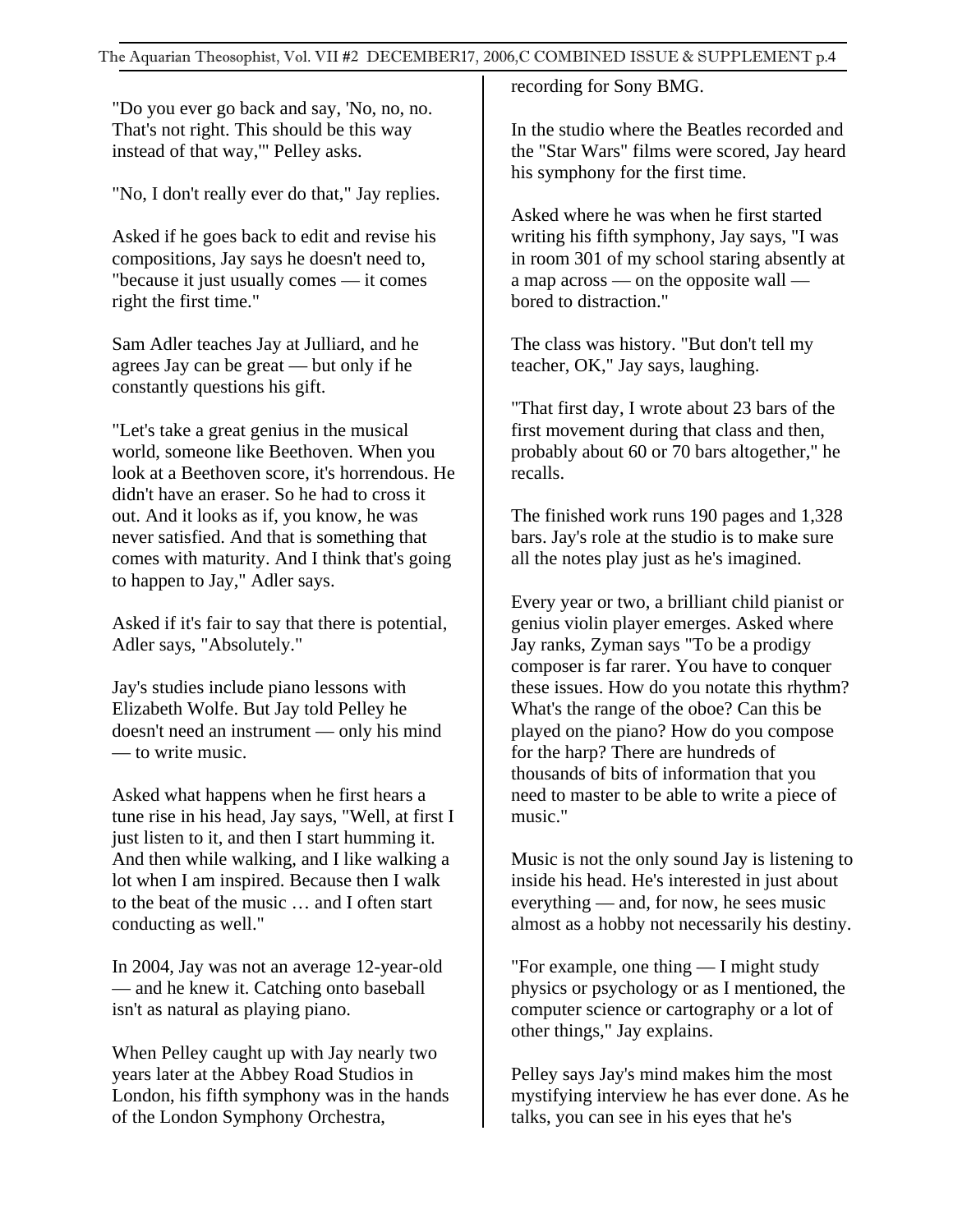thinking about or listening to a dozen other channels.

Asked what would make him happy, Jay says, "That's a good question. Who can really define happiness?"

For Jay, happiness seems to flow from keeping his mind challenged.

Many accomplished composers spend a lifetime writing no more than five symphonies. Jay wrote his fifth at age 13. It's impossible to know where his mind will take him — and us — but, the *60 Minutes* team noticed that at the end of the recording session he was getting bored. As the orchestra played the last bars of this work, Jay pulled out his paper and started writing a

..."**THE MANIFESTATIONS OF GENIUS"[1](#page-3-0)**

in a person, are only the more or less successful efforts of that EGO to assert itself on the outward plane of its objective form- the man of clay--in the matter-of-fact, daily life of the latter. The E GOS of a Newton, an Æschylus, or a Shakespeare, are of the same essence and substance as the Egos of a yokel, an ignoramus, a fool, or even an idiot; and the self-assertion of their informing *genii*  depends on the physiological and material construction of the physical man. No Ego differs from another Ego, in its primordial or original essence and nature. That which makes one mortal a great man and of another a vulgar, silly person is, as said, the quality and make-up of the physical shell or casing, and the adequacy or inadequacy of brain and body to transmit and give expression to the light of the real, *Inner* man; and this aptness

or in aptness is, in its turn, the result of Karma.

Or, to use another simile, physical man is the musical instrument, and the Ego, the performing artist. The potentiality of perfect melody of sound, is in the former--the instrument--and no skill of the latter can awaken a faultless harmony out of a broken or badly made instrument. This harmony depends on the fidelity of transmission, by word or act, to the objective plane, of the unspoken divine thought in the very depths of man's subjective or inner nature. Physical man may— to follow our simile —be a priceless Stradivarius or a cheap and cracked fiddle, or again a mediocrity between the two, in the hands of the Paganini who ensouls him.

**From:** 

**-H. P. Blavatsky Article: "Genius"**

DNYANESHEVARI –I

# COMMENTARY BY DNYANESHWAR MAHARAJ

#### Translated inTO ENGLISHsh by Manu subedaR[2](#page-3-1)G

# From Fear to Happiness

CARLOS CARDOSO AVELINE, BRAZIL

In the second paragraph of their 1776 Declaration of Independence, Benjamin Franklin, Thomas Jefferson and other

<span id="page-3-1"></span><span id="page-3-0"></span> $\overline{a}$ <sup>1</sup> In this quote Madame Blavatsky speaks of the great mystery of man's dual mind from which arises both the Higher and the lower Ego . Should the latter aspire to the great Unity and Universal Brotherhood, there are no limits to its growth and expansion into the world of sacrificial work where the pilgrims proceed as "those"who doth forevermore endure."

<sup>&</sup>lt;u>.</u>  $2$  IThis first insertionDof Thenyaneshwari begins near the end of Chapter Two. On page 10 of the Theosophy Company Edition of The Voice of the Silence HPB csay of thetThe Dnyaneshvari: "As explained in the sixth Adhyaya of tha king of mystic  $_{\text{that}}$  king of mystic works.  $-$  ED., *A.T.r.*" " As explained in the sixth Adhyaya of that king of mystic works :  $-Dnyaneshvari - the body of the$ Yogi becomes as one formed of the wind; as a cloud from which limbs have sprouted out…"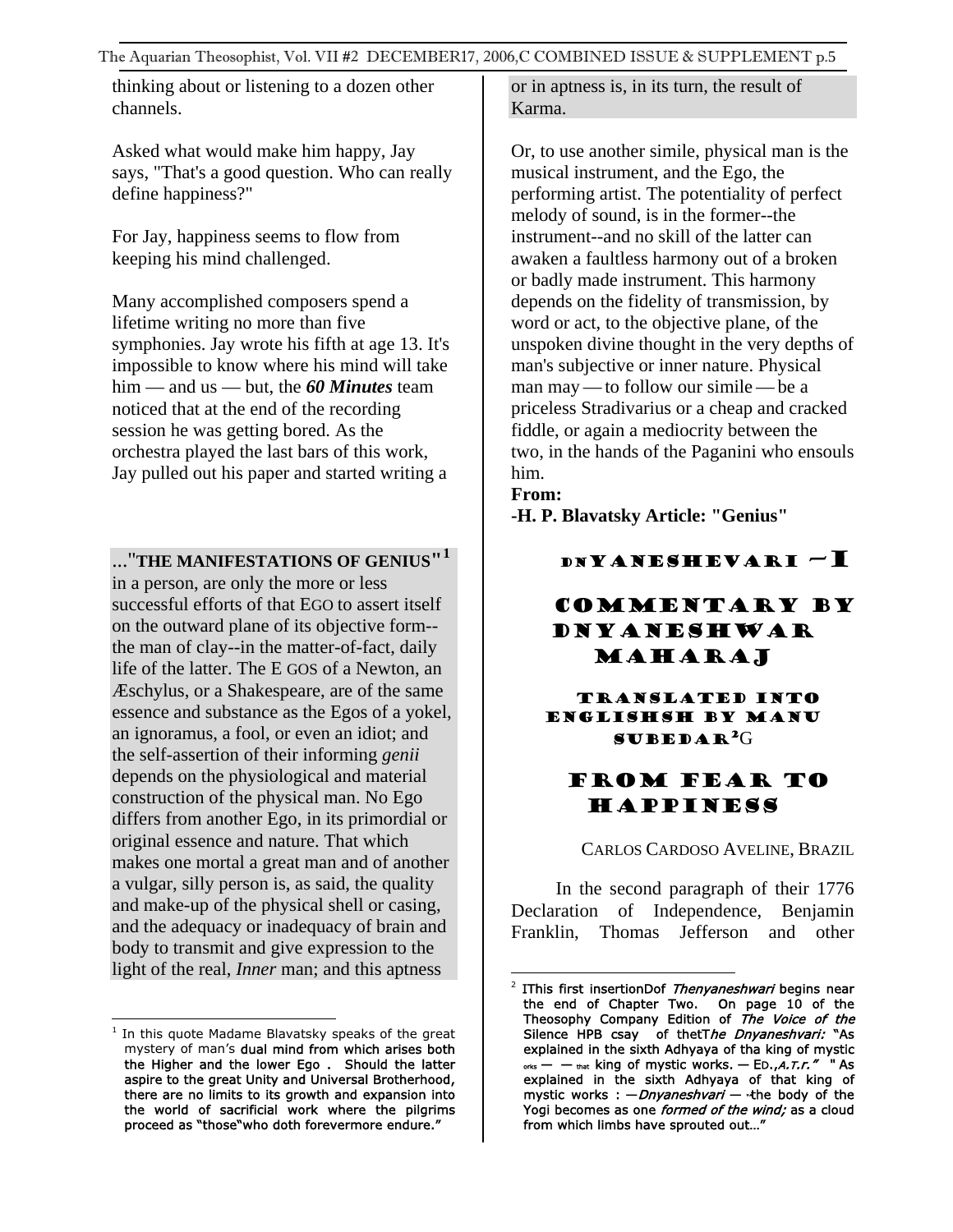members of the U. S. Congress mention some self-evident truths". The first one, they say,is that all men ar created equal,(Equal before the Law of Karma', one might explain.).

The second self-evident truth is that all man have some inalienable rights, and among them are Life, Liberty and the Pursuit of Happiness.

Of these 'rights,' the third one is essential for the philosophy of Theosophy as it refers to the best possible use of both Life and Liberty — the two previously mentioned conditions.

Observation leads us to see that the Pursuit of Happiness is present in all forms of life. Such a goal is clearly far from being limited to the human realm. Plotinus, the neoplatonist, wrote that plants earch for happiness. It is easy to see that all animals do the same. Knowing this, Buddhists wish"peace to all beings". But the specific question or challenge which must be faced by modern citizens is — how to find a lasting happiness within; how to get to an 'unconditional peace' which cannot be easily disturbed by any outer events.

:Life shows that the journey from hear to happiness is not an easy one. And it is not short, either. We may well ask ourselves, therefore: what are we afraid of, after all? And why is it that fear emerges once and again in our emotions?

External sources of fear can only be active when, and if, there is a corresponding internal souce of such a feeling. Without a subjective counterpart, no outward, objective threat or difficult situation can provoke unnecessary or "psychological" fear.

Indeed, our 'lower self' or personality is never afraid of anything purely external. It must also be afraid of some internal impulse, some desire, feeling or situation that threatens it and its sense of continuity — 'from within'.

The existence of fear, of course, is related to one's personal hopes and desires, and to one' emotional dependence on things, places or persons. We are instinctively afraid of anything that threatens our hopes and expectations; and these hopes may be unconscious.

If one takes something for granted which is not realistic, for instance (I'mnot going to get old" or "I'M not going to die"), fear will come. If one suppresses any specific fear on the conscious layers of one's mind, that same fear will become subconscious. It may soon surface later again, perhaps under other forms. Hatred often serves as a disguise for fear. One day, perhaps after some subconscious preparation, one may be able to accept an honest confrontation with the root-fear — always a form of ignorance—and then get rid of it.

That which is said of fear can, of course, be said of other feelings as well. There seems to be a 'symmetrical axis', a 'balance line' between our inner and outer sources of anxiety, happiness, or selfconfidence, and many other psychological sensations and perceptions as well.

Individual states of mind run in parallel with, and are relatively independent from, our surrounding objective circumstances. You can have inner happiness while you face a difficult situation. You can feel sadness and despondency while everything seems to be objectively OK. To a great extent, it will depend on whether your higher self (your spiritual soul is, or is not, intensively present in the situation you face.

There can be no psychological fear in the presence of Atma-Buddhi. Everything is good and worthwhile, as long as the Higher Soul is directly engaged in one's activities. When the focus of our consciousness is established within the temple of our own spiritual soul, attachments disappear and we can have a complete confidence in Lif which brings about a blissful self-forgetfulness. Yet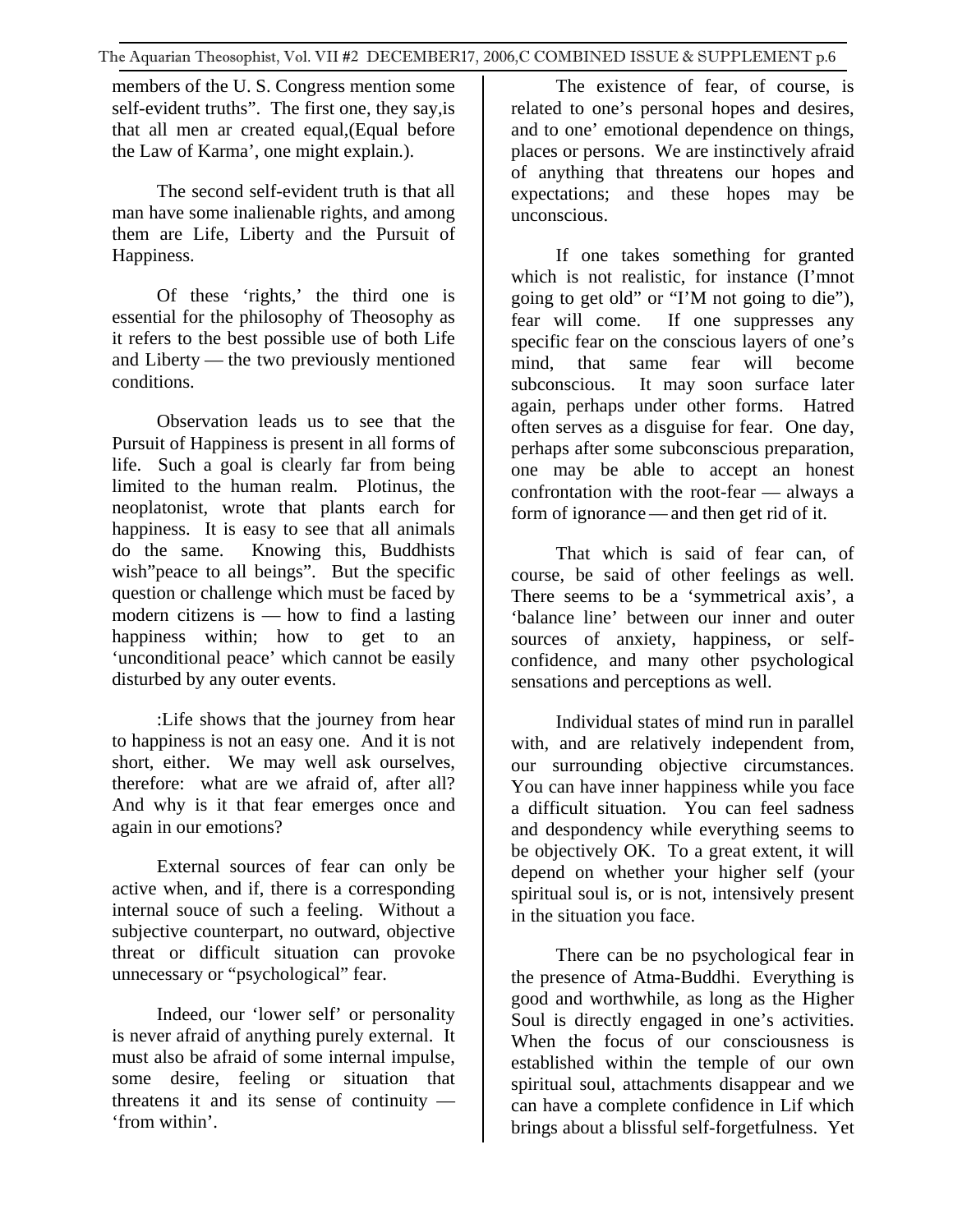such a 'self-forgetfulness' is but the 'outer garment,', so to say, for a new focus of the consciousness: the inner awareness of our true Self. One 'forgets' on's narrow and small self because one has seen the true SELF. That 'outer forgetfulness' is unavoidable for one practical reason: it is a general law in Nature that all beings leave aside smaller forms of happiness once they see better and more enduring ways to be happy. Then the lower self may still suffer, but the real focus of consciousness will not be limited or misled by such 'personal' suffering.

It is the way you connect the inner and the outer worlds in your own consciousness that makes the difference. It is the meaning you give to facts and things, within the context of your own view of life', that makes youa happier or unhappier person along the whole process of a lifetime.

For this, Antahkarana — the metaphoric bridge between upper triad and lower quaternary—plays the decisive role.

The wordless 'voice within' is the 'voice of the silence' in our conscience; and it speaks through Antahkarana. It goes down to us through our own microcosmic and individualized version of the Jacob's ladder (Gn. 28: 11-13 Then an unconditional and long term joy, as well as an unlimited confidence in life get to be with us for good.

> CARLOSO CARDOSO AVELINE— BRAZIL

## DNYANESHEVARI —I

<span id="page-5-0"></span>COMMENTARY BY DNYANESHWAR MAHARAJ

## Translated inTO ENGLISHsh by Manu subedaR[1](#page-5-0)G

Worldly troubles always keep away from him, in whose mind there is unbroken cheerfulness. When the stream of nectar is flowing in the heart,how can a man become hunry or thirsty? He, whose heart is cheerful, has no fear anywhere from anyone. His understanding dwells on the Supreme Spirit firmly and does not waver, like the flame of a lamp, which is put in a place where there is no wind. He, who has realized in his own person the identity of the ascetic (Yogi) and the enjoyer (Bhogi) must be recognized as stable minded (Sthira Budhi). He, who does not strenuously try to achieve this method of Yoga, is absorbed in objectrs of senses. His intelligence is wandering. He does not even seek the stability of understanding. If he does not even desire to secure a stable mind, how can he possibly have eace in his heart? If he does not seek peace of mind, he cannot get happiness even through an error. Salvation is not for such a one. The man, who has no peace in his mind, can never attain happiness, any more thanyou can grow crop out of seeds which have been previously scorched. Uncontrolled mind is the root of unhappiness. Therefore one must constantly make an effort to check the senses. The man, who lets his senses do what they want, will never overcome the objectws of senses. If he should think at any time that he is getting free from them, it is a misake. Aboat can be drowned even within sight of the shore, if there were a storm. A full-fledged sage, who has approached the moment of salvation , if

 $\overline{a}$ <sup>1</sup> IThis first insertionDof *Thenyaneshwari* begins near the end of Chapter Two. On page 10 of the Theosophy Company Edition of The Voice of the Silence HPB csay of thetThe Dnyaneshvari: "As explained in the sixth Adhyaya of tha king of mystic  $-$  — that king of mystic works. — ED.,A.T.r." " As explained in the sixth Adhyaya of that king of mystic works :  $-Dnyaneshvari -$  the body of the Yogi becomes as one formed of the wind; as a cloud from which limbs have sprouted out…"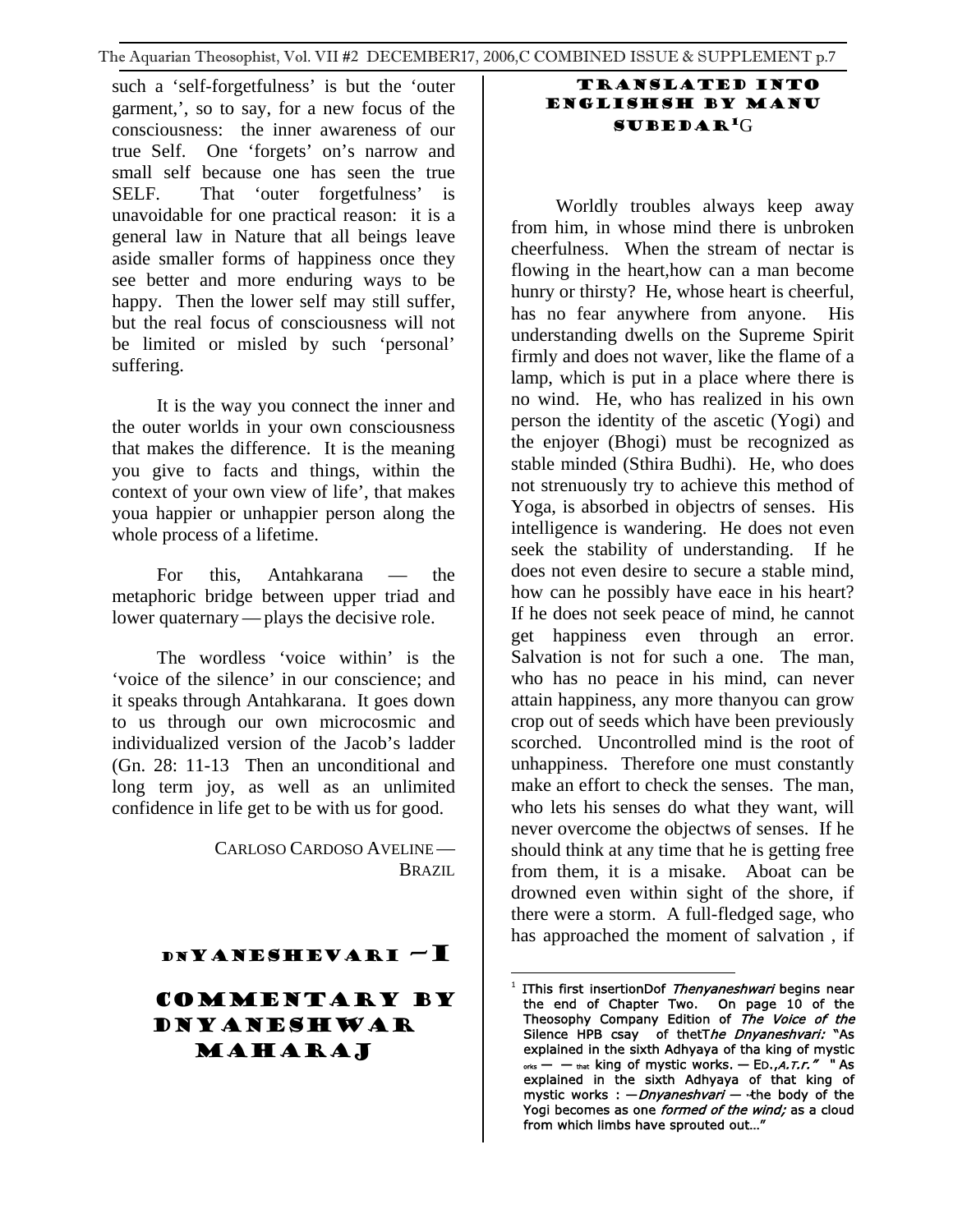he entertains objects of senses even out of curiosity, will be involved again in the whole cycle of the misery of the world. There is no higher achievement, O Arjuna, than getting the senses under one's own control. When you meet a man whose senses are so controlled and do as they are directed, you must recognize him as sequal-minded (Sthira Budhi). A Yogi is alive to those truths to which all the other living beings are dead (asleep). A Yogi is asleep and indifferent to the objects of the senses in which all the living beings are constantly absorbed. Such a sage is without encumbrances. With renunciation in his heart, such a sage is like the ocean, deep and calm, not willing to overrun its shores even if all the rivers join it in great floods. Nor does it recede in hot weather when all the rivers are dried up and supply no water to it. In prosperity, his mind is indifferent (not jubilant). In adversity, it is nottroubled.

A small lamp can add little to the light of the sun and if the lamp is not there, the sun is still self-sufficient. So absorbed is he in his heart in th3e great happiness (of sSelf), that such a sage does not even remember achievement and plenty,when they come and go. Before the beauty of his own home (the light of his own heart), he spurns even the wealth of the gods. Much less could he be tempted then at the sight of a miserable hut of a rustic. If he is indifferent to nectar, he will not take broth. If he does not care even for the pleasures of heaven, what temptations can petty achievements in life hold out to him?

Content in the knowledge of Self, absorbed in the joy of Brahman, he alone is equal-minded (Sthira Budhi He has eschewed egoism, he has abandoned all desires, and he moves in this world having identified himself with everything. He experiences spontaneously this limitless condition of Brahman and at last attains Brahman without effort. Then even the agony of death cannot trouble him.

# Chapter three —

**Arjuna says to Shri Krishna: From what you have said, I gather that there is neither action nor the performer of action. If such is your deliberate opinion, why are you urging me on to take part in this terrible warfare? If you prohibit all actions, why do you ask me to do something which is heinous? You support the theory of no actions and yet you want me to do the unspeakable wrong of killing others. I am ignorant. I cannot find my way. If your advice is so contradictory, how can I discriminate? I despair of ever getting true knowledge. If the doctor himself administers poisonto a patient, there can be no hope for him. If you put a blind man on the wrong track, or give intoxicants to a monkey, what would be his condition? It was because I did not know anything and I was in serious perplexity that I asked your advice, but you say one thing after the other which contradicts itself. I am your follower. I put absolute confidence in you. You must tell me somethingthat will enable me to judge. Am I to believe that your are deliberately doing this to test my mind on the retext of giving me advice? Are you in earnest, or are you tryin to mislead me? Please say what you have to say indefinite terms. I may be of feeble understanding, but I will listen very carefully. A medicine is a necessity, but it might also be palatable and pleasing. Teach me the truth in terms full of deep meaning, but also in terms which I can understand. You are the great preceptor and what falls from you ought not to be ambiguous.** Having you near me, I shall not be content with less, any more than a man, who reaches the ocean of nectar, would remain thirsty. It must be through accumulated merit of my previous lives, that I have bveen associated with you. I have hopes in my mind of learning what is right from you. You are the abode of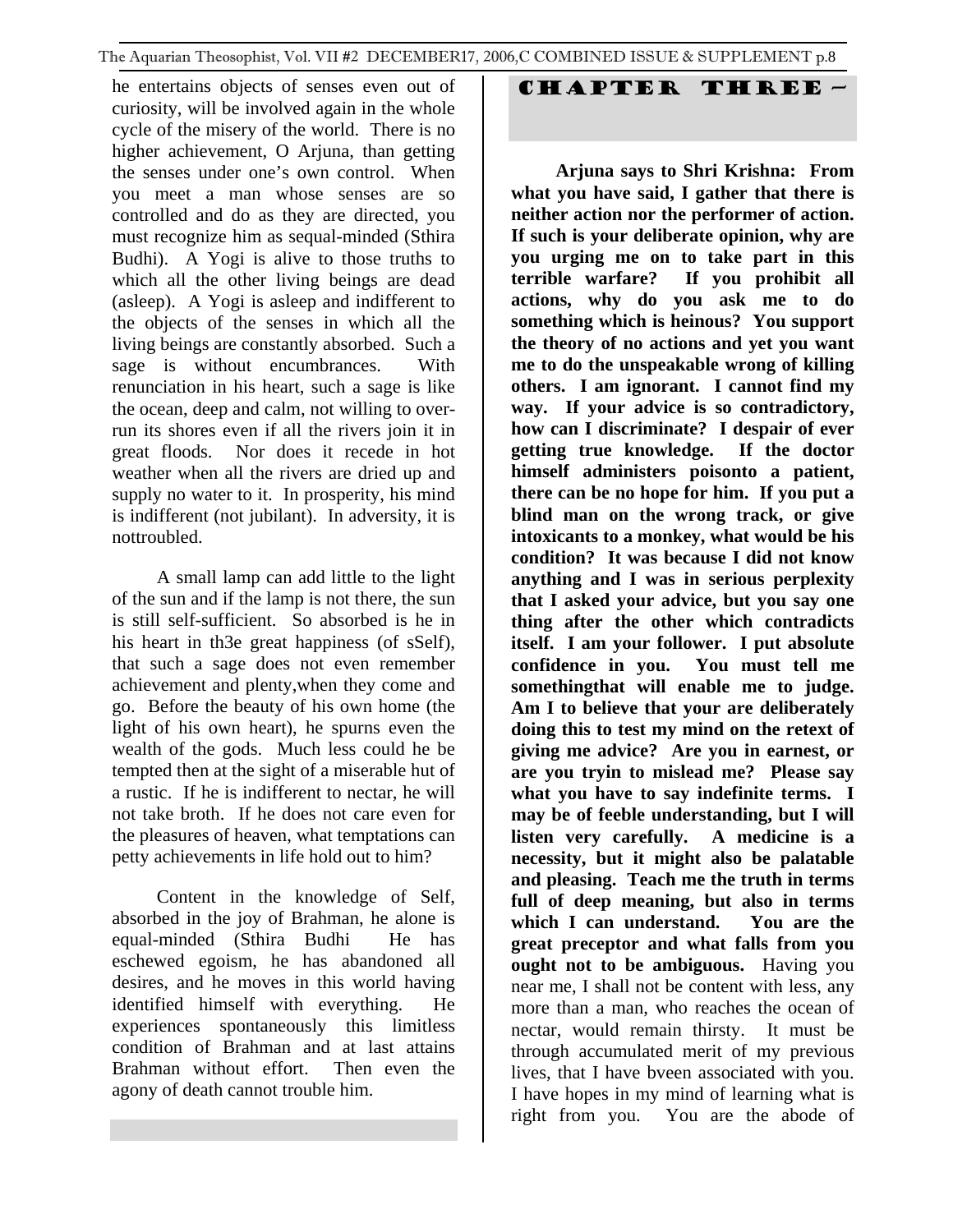supreme good. You are available to me as a mother is available to the child for milk. Tell me one definite thing, which it is proper for me to follow in this life nd which will do one good in the next.

**Shri Krishn says to Arjuna: While describing to you the path of action (Karma Marga), I may incidentally mention to you the greatness of the path of knowledge (Dnyana Marga). You are puzzled for nothing, as you did not know what I was driving at. I have described to you the paths of action and knowledge. From the earliest ages these two paths have been introduced by Me in this world. The path of knowledge is pursued by the sges (Saankhyas), and when one is fully conversant with it, one secures immediate self-realization. The path of action (Karma Yoga) is practiced by those, who are anxious for liberation (Mumukshu), who ultimately attain salvation (Nirvana). Though apparently different, both paths lead to the same goal in the end, in the same manner as food gives satisfaction, whether cooked by oneself or by others. The rivers flowing towards the west and towards the east appear to be different, but they are the same in the end, when they merge into the ocean. Though directed towards the same end, the pursuit of one or the other of these paths depends on the capacity of the seekers. A bird catches the fruit of the tree in a single flight, but is it possible for a man to reach that fruit with the same swiftness? He will reach ther gradually,** *i.e.,* **from one branch to another and will ultimately catch hold of the fruit. Those who practice the path of knowledge (Dnyana Yoga) accomplish the end (liberation) by one jump instantaneously like the bird. Other Yogis proceeding on the path of action, carrying outheir proper duties (Dharma ) reach salvation gradually.** 

**Without the performance of obligatory actions, no one can attain the**  **stage of non-desire (Naish karmya), in which the Yogi rejoices. It is absolute stupidity to expect any one to reach this end by beglecting his obligations. No one discards a boat, if he has to cross the river. Irf one must appease hunger, he must have his food cooked either by himself or by others. So long as there is no freedom from desire, there is action, but when contentment arises all desires spontaneously disappear. Those who aim at final liberation should not turn from their duties. It is not possible for one to perform actions or to abandon them at will. To talk of relinquishing actions is to talk nonsense, because however much one may wish, he cannot abandon them. So long as there are natural conditions (Prakriti, actions are being done, because all actions are subject to the three qualities (Gunas) and are being done involuntarily. Mere wish to abandon obligatory actions is not going to alter the tendencies of the senses. If you said you would do nothing, will your ears cease to hear, or the eyes fail to see, will the nose loose its function, will tbreathing be stopped, or will the mind become free from all ideas? Will hunger and thirst disappear? Will the cycle of sleep and waking stop? Will feet refuse to move and above all, will you be free from the chain of life and death? If all this cannot sop, then what is it that you would have abandoned? It is futile to believe that one can take up or throw away actions. A man, sitting in a carriage moves because he is in the carriage, though he may be himself motionless. A dry and insentient leaf moves in the sky because it is wafted up by he wind. Evan a disinterested person (sage) performs actions by the force of nature and by the tendencies of the organs of action. So long as one is linked with nature (Prakriti), his abandonment of actions is impossible. To talk otherwise is to show futile obstinacy.** 

 **Some men seek to restrict by checking the senses. But in reality, they**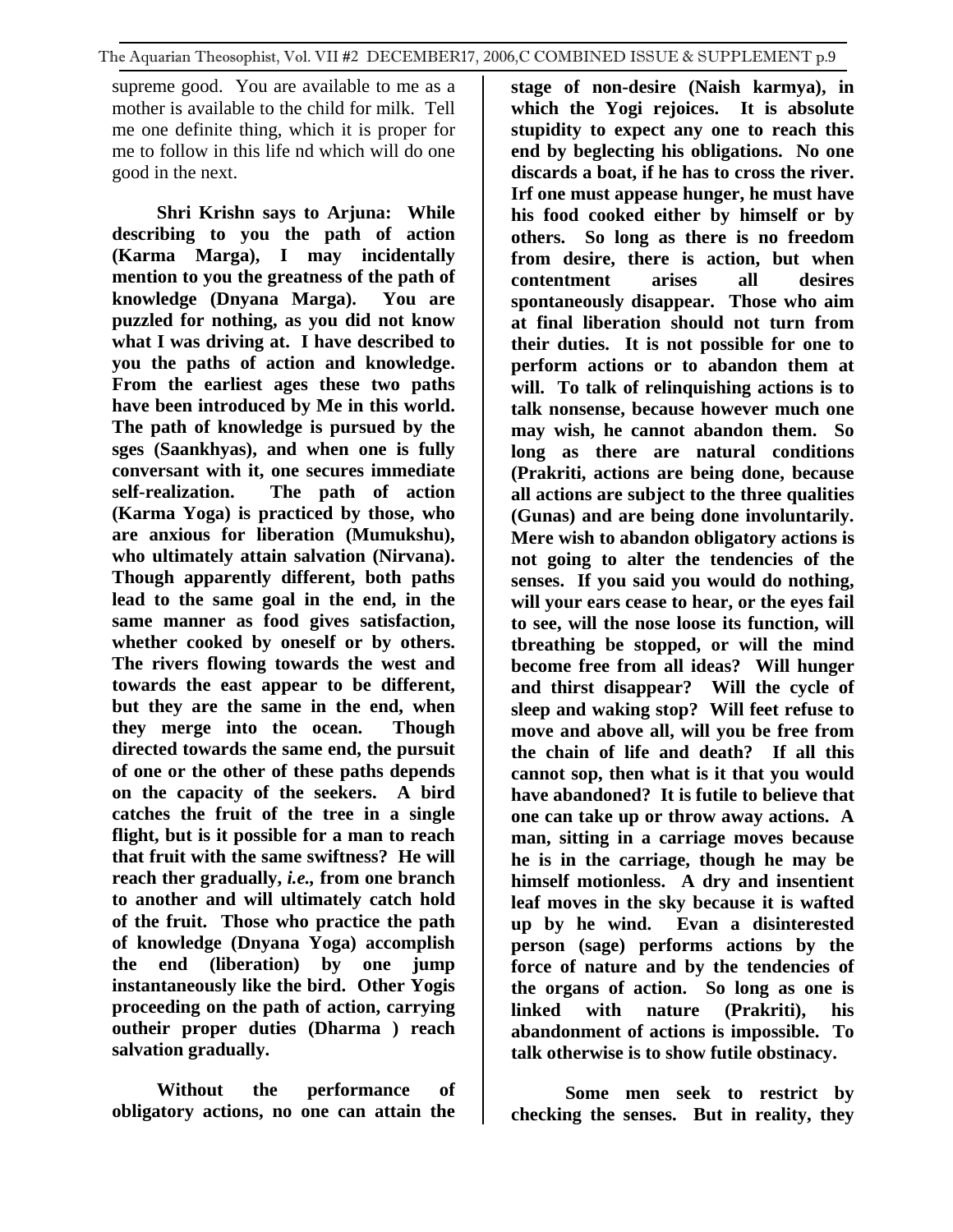**cannot do so, as in their mind the desire for action always exists, though externally they may show he reverse. I am really sorry for such people, for they are doubtless holding on to the objects of senses.** 

**I shall tell you the characteristics of a man, who has gone beyond all desires. He is steadfast in heart and absorbed in Brahman nd outwardly pursues the normalworldly activities of life. He does not direct his senses towards anything; he is not afraid of the objects of senses and he does no omit to perform obligatory actions (Karma) as a duty. He does not obstruct the senses while doing actions; yet he is no controlled by the tides (violence) of these senses. He is not obsessed by desires. Nor is he tainted by the blackness of) delusion, just as the lotus in water, does not get wet. A sage living in his world appears like everybody else, just as the orb of the sun reflected in water appears like the sun, but there is no sun there in reality. Because he appears like one of the common crowd, you must not assess his spiritual worth accordingly. Recognise him to be free (Mukta), who shows these characteristics and who has bput himself beyond the snares o desire. Such a Yogi is worthy of universal respect. I ask you to set him up as your model. Control your mind; be firm in your heart; then let the senses freely perform their actions.** 

**I repeat that it is not possible in life to remain free from actions and, therefore, actions have to be performed. Those that are prohibvited by the Shastras must be eschewed. Do everything which is opportune and proper, but without motive for any of the results. There is a special characteristic of such action (Karma); being free from desires it leads a man to liberation. Whoever performs his duties arising in his own condition oflife with care, certainly reaches liberation by his own action** 

To perform one's duties properly is in itself the highest offering Those who pursue this path are not touched by sin. It is only when one's duties are neglected and one is inclined to do erroeeous acts, that he is caught in the cycle of life and death. The performance of one's duty is in itself the highest sacrifice (Yadna) and the man, who is devoted to such sacrifice, is free from all bonds. The world is tied up by actions. He, who allows himself to be drawn into this snare of delusion (Maya) is bound to fail to give daily offering.

I will now tell you a great tradition on this subject. When the Creator (Brahma) created this institution of the universe, he created all beings (Prani) simultaneously with their duties, which being too subtle , they were incapable of understanding. They all approached the Creator (Brahma) and said: "How are we to be guided in this world?" Then the Lord said to them: "We have laid down the proper duties to be performed by you accordin to your station in life. Perform them and you will find your desires spontaneously fructify. You need not absorb yourself in religious ceremonies. You need not pain the body. Nor go upon long journeys of pilgrimage. You need not practice physical Yoga (Hatha Yoga), or give devotion with any motive. You need not equip yourself with any charms and incantations. You need not worship the minor deities or engage in any fussy activities. Your obligatory duties are the one sacrifice Yadna ) you should offer. Do your duties cheerfully and without desire for fruits, just as a faithful wife serves her husband spontaneously and without expecting a reward. The performance of duty is the only sacrifice worth practicing. Therefore act accordingly Duties properly done will fulfil all your desires. All deities will be thus satisfied. Doing one' duty (Dharma is tantamount to the worship of the deities, who supply prosperity and security. If you worship the deities, they will be pleased with you, and mutual favour would arise. Then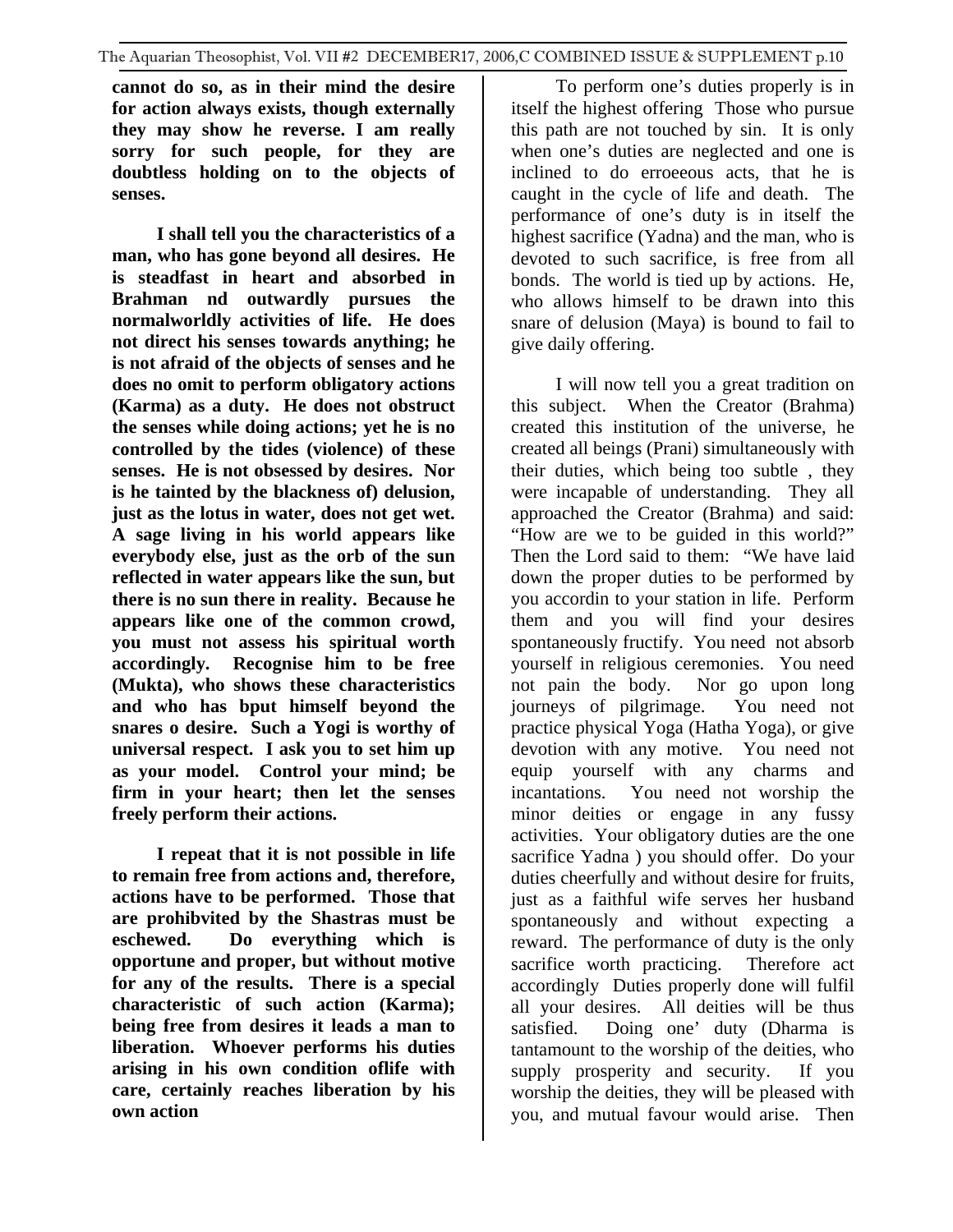whatever you propose will easily come to pass and al (legitimate) desires of your mind will be encompassed. Your words will come true. You will possess power to command others and the goddess of supremacy will wait on you. At the beginning of spring, the magnificence of the forest is manifested in plenitude of blossoms. So good fortune incarnate will come seeking after you., with every conceivable comfort. If you are solely devoted to your duties you will ever enjoy prosperity and will overcome all evils. Having obtained this affluence, if you succumb to the attractions of the objects of senses and indulge in them you will draw upon yourself big calamity. (Similar is the fate of the man) who will not employ prosperity given to him by God properly and who will not offer worship to the One Spirit by he performance of his duties, who will not worship wit fire, or who will not entertain sges arriving at his house, who will be slack in devotion to his Guru, or who will refuse hospitality to the needy, or who will cause distress to the community. Those who turn their back on their duty (Dharma), who are filled with the pride of achievement, or who are absorbedin objects of enjoyment, will fall prey to acute unhappiness. They not only lose prosperity, but find it difficult even to enjoy, what they have got. Just as life departs from a dead body, magnificence is not found in the house of a pauper, light ceases when the lamp is put out, so, by failing in one' obligations, one is deprived of he source of all happiness.

<span id="page-9-0"></span>Where a man strays from the path of duty he entirely loses his independence. Nemesis overakes him. He will be regarded as a thief and will be deprived of all, that he possesses. Sins envelop him like ghosts prowling in the night in a cemetery. He becomes the object of every kind of impurity existing in the three worlds. However much such erring ones may grumble, they will not be free from unhappiness."

In this way Brahmadev teaches people: Stick to your duty and never let your senses go astray. Aquatic creatures perish when they leave water; so does a man who forgets his duty. A man, who employs all his available resources for performing proper actions without any desire for fruit, who offers the worship ordained and who discharges his obligations to his ancestors, who enjoys what remains to himself, after he has done all this, with his family, is free from all evil. His sins disappear like disease on the use of nectar and delusion with the teachings of sages. Whatever one gets by keeping to the path of duty should be spent in satisfying one's obligations and if anything is left over, that should be enjoyed. But they are sinners (and what they enjoy is sinful), who assign to the Soul the properties of the body, Those who believe that all objects are meant for indulgence, who never think of anything beyond this, who do not realize that all possessions are means of performing sacrifices (Yadnas), who are anxious for nice dishes for their own self-satisfaction and who, through ignorance and selfishness, indulge themselves.

All one's resources are to be regarded as material, for offering worship in the form of performance of one's duty. The food, through which sacrifice (Yadna) can be performed and the deity propitiated, should not be regarded lightly. Is from food that living beings grow and rain produces food on earth. Rain comes about from sacrifice Yadna) and actions (Karma) enable Yadna to be performed. Karma has its root in  $B$ rahman $<sup>1</sup>$  $<sup>1</sup>$  $<sup>1</sup>$ </sup>

A man possessing syeight leads a blind man after him. So the wise men perform

 $\overline{a}$  $11$ According to The Voice of the Silence the root of Karma is in Compassion, or, as said on page 76: "This "compassion must not be regarded in the same light as "God, the divine love" of the Theists. Compassion stands here as an abstract, impersonal law, whose nature, being absolute Harmony, is thrown into confusion by discord, suffering and sin. — ED.,<sup>A</sup>.T.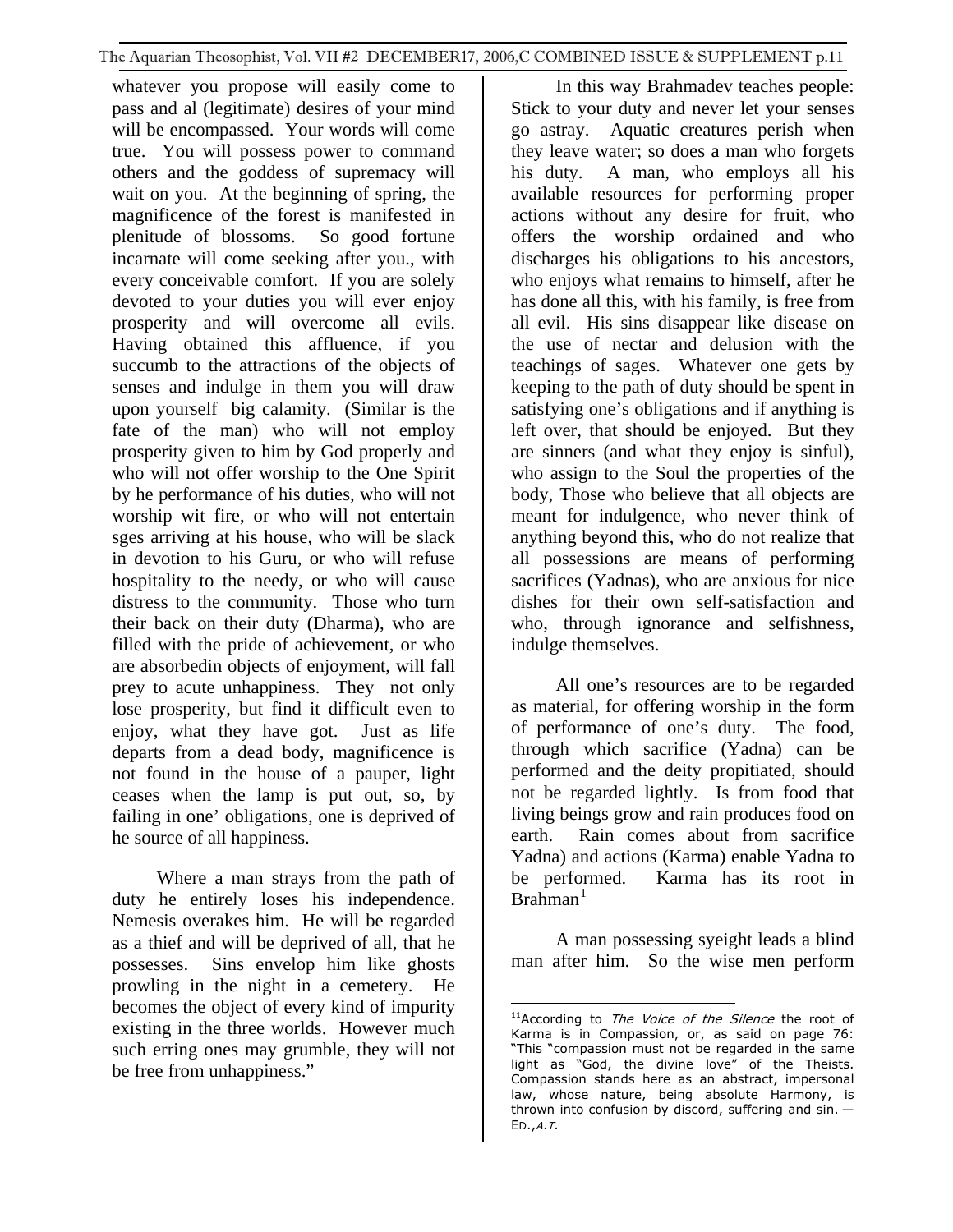duty as a guide to ignorant people. If those who know, fail to act in this way, how can the ignorant find their path?

In this world whatever the leaders of the mass do,comes to be regarded as duty (Dharma) and the common crowd follow. This is quite natural. Good people, therefore, do not neglect actions but attend to them diligently. Take my own example. I follow this path. I perform duty (Dharma) not because any calamity can befall me, or I have to achieve any particular end. I am perfect and I am Omnipotent. You were witness of my prowess, when I brought to life the dead son of our Guru, and though I am free from all desires , I never cease acting. I do so in order that all living beings, whose existence depends on Me, should not go astray.

I can remain fully satisfied with Self, but that would be a bad example for other people. Noticing my conduct, people will act in imitation of me and neglect their work,which will lead to disorganisation of this world. The great ones and the wise ones never abandon Karma.

A man seeking an end, acts with the intention of securing that fruit. So should a disinterested person also act (though he has no expectation). The institutions of this world must necessarily be preserved. One should follow the apth of duty and set an example to people to do the same and one should not keep aloof from them. A child that sucks the mother's breast with difficulty, cannot digest cooked food. Even in joke, you should not teach inaction to those, who are not capable of the performance of action. They should be taught the path of good actions and that path alone should be praised before them. Even those, who seek nothing, must continue to do their duty offering a good model. They would do so for universal welfare and be free from the bonds of Karma. As in a theatre, those who act as king and queen do not entertain in their mind any

feeling of being man and woman, though they succeed in creating this feeling in the minds of the audience, so the wise continue to do their duty. If you take somebody else's burden on you head, your head will feel the weight. Good and bad actions arise on account of nature, but ignorant men in their delusion think themselves as the cause of such actions. To such an egoist and perverted idiot, this deep spiritual wisdom need not be revealed. Narrating this to him would be a waste of time.

Wise men, who know the truth, eschew egoism from which all action arises in their life. Being conscious that they are different from the physical body, they place themselves beyond the three qualities (Gunas). They are merely onlookers of the activitries of the body, although they remain in the body. Like the sun being unaffected by the activities of the creatures of this world,though endowed with form, the wise remain free from the bonds of action.

Only he, who is gripped by the three qualities (Gunas) and impelled by an illusion (Maya) is tainted by the effect of Karma. He assumes responsibility for actions, that are not his, but are perfrformed by the senses doing their natural functions. My adviceto you is: Perform all proper actions, offer them to God and let your heart be devoted to the Self. Never think that "this is the action and I am doing it for a particular object." Entertain no attachment for the body, abandon all desires and then you will earn the joy, which comes spontaneously.

Take your bow in your hand, mount y our chariot, and with a firm mind, embrace the duty of the warrior. Spread your fame in this world and proclaim the significance of proper performance of duty by which the burden of the earth will be relieved. Abandon all doubts, set your mind on this battle and speak of nothing else. This being my firm opinion, those who accept it with faith andpractise it implicitly, are free from the bonds of actions, though they are active.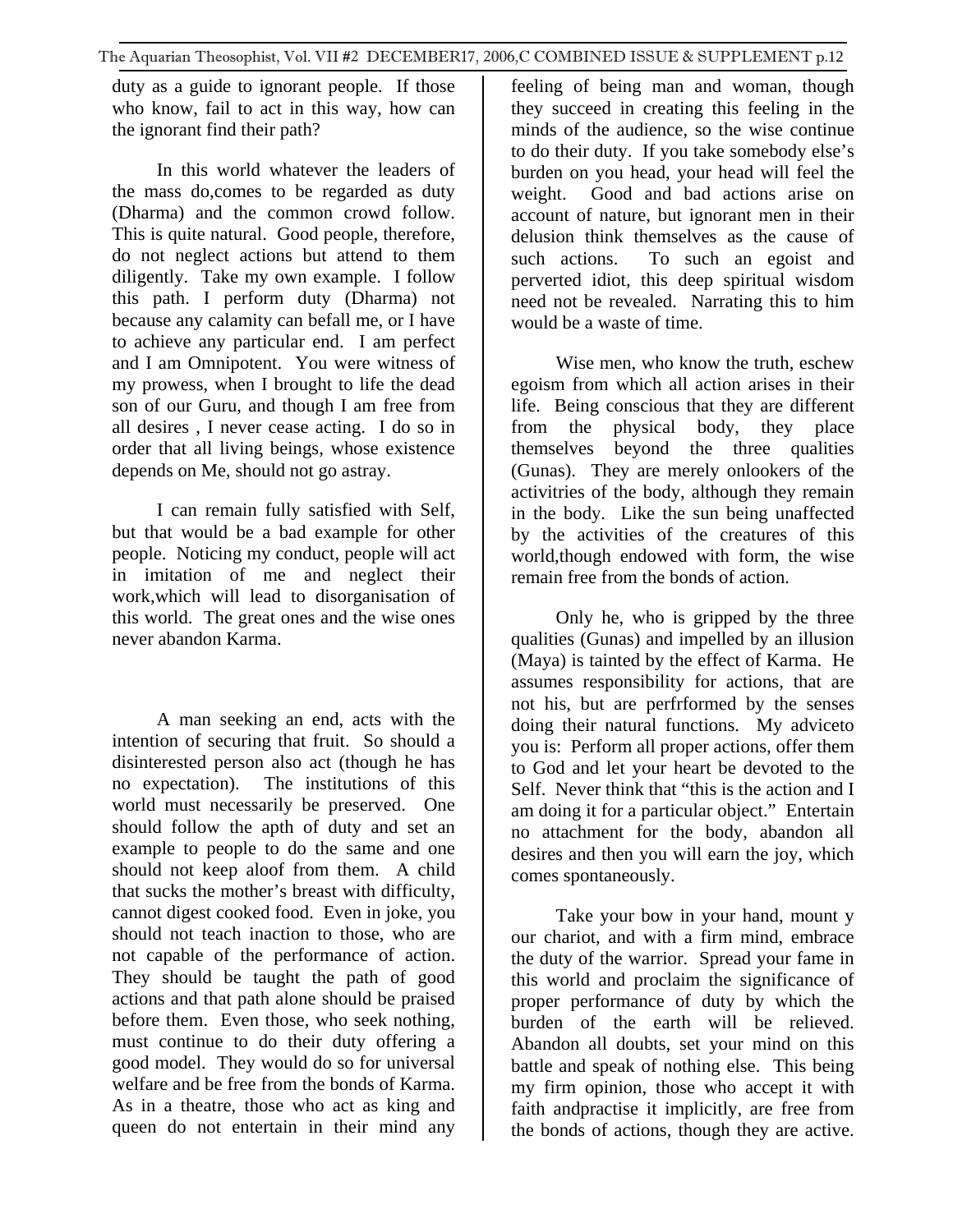Action is inevitable, but those who entertain attachment to the body and fondle the senses in disregard of this teaching or underestimating this truth or treating it with contempt, will be besotted by the wine of infatuation, gripped by the poison of the objects of senses and sunk in the mud of ignorance. Just as it is uselessto keep a jewel in the hands of a dead man, or to t4ell a person, who is born blind about sunrise, just as the rise of the moon offers no satisfaction to the crows, so this great truth does not appeal to the stupid. Do not even discuss this subject with men, who are avcerse to the highest teaching (Paramartha). They will not be able to act up to this truth, but will jeer at it. A moth cannot bear light, but he meets death by tgouchinglight, and the enjoyment of objects of senses is thus suicidal

The wise must not indulge the senses even out of curiosity or any other (innocent looking) motive. Scan one play with aserpent, or associate with a tiger, or digest the virulent (Kalkut) poison? No matter how a fir originates, even if it is in sport, when the flames arise, they are difficult to control. The fondling of the senses produces no good result. .y remain free from th bye bonds of action.

Only he, who is gripped by the trhree qualities (Gunas) and impelled by an illusion (Maya) is tainted by the effect of Karma.. He assumes the responsibilirty for actions, that are not his, but that are performed by the senses doing their natural functions. My advice to you is: Perform all proper actions, offer them to the One Spirit and let youheart be devoted to the Self.

The performance of one's own duty even when it is difficult, is beneficial and is to be preferred to any other actions, however, attractive they may be.

## **Arjuna says to Shri Krishna:**

How does it happen that we see even the wise missing the proper path ans going astray? The wise understand the difference between what is acceptable and what is not, and yet they err. A blind man man might not be able to separate seed and hustk, but how can a man with good sight make the same mistake? Those who abandon attachment to the senses feel dissatisfied and even recluses come back to society. While attempting to keep away from evil acts and escape sin, they are forcibly pulled into it.

**Shri Krishna says to Arjuna: The enemies to guard against are desire and anger. These enemies are ruthless and they are like death itself. They are like serpents on the hoard of knowledge, tiger in the caves of senses and unclean persons on the path of devotion. They are the rocks in the fortress of the physical body, the protecting wall in the village of the senses. Through the confusion which they create they exercise power in this world. They are at the root of (Rajas) activities of the mind and their functioning is evcil. Being enemies of life, they are held in great respect in the city of death. There is no limit to their hunger, and hope itself increases their activities. Delusion is the younger sister of hope, which can consume everytrhing as quickly as children could finish off a packet of sweetmeats. Delusion gives strength to desire. Desir and anger have their root in egotism. Desire and anger create hypocrisy and the suppression of truth. They destroy mental peace anx substantiate illusion (Maya)**